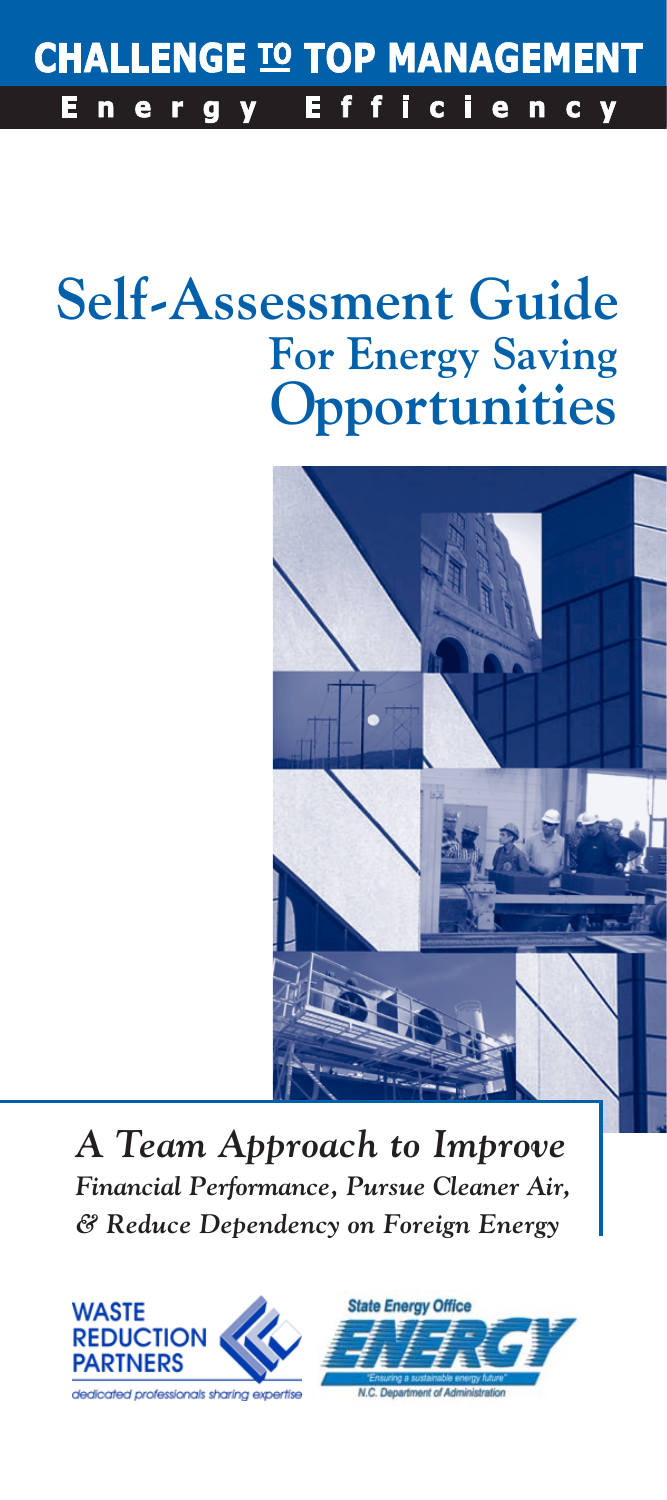# HOW TO USE THIS GUIDE

The purpose of this guide is to encourage leaders to engage their organizations in striving for more efficient use of energy resources, thereby improving financial performance, pursuing cleaner air and reducing dependency on foreign energy. Upgrading organizational performance increases productivity and improves safety. Additional benefits are improved work environment and enhanced service to customers.

Each individual plays a part in achieving energy efficiency goals at your business, industry, government or institutional facility. The critical factors are leadership and individual behavior based on awareness of expectations.

This Energy Self–Assessment Guide poses questions that can establish priorities and identify measures to be taken.

## Table of Contents

| <b>Energy Use</b>                       | 3         |
|-----------------------------------------|-----------|
| Benchmarking                            | 4         |
| <b>Checklist Questions</b>              | $5 - 15$  |
| <b>Best Energy Management Practices</b> | 16        |
| Action Items for Top Management         | 16        |
| Resources                               | 17        |
| <b>Understanding Efficiency Ratings</b> | 18        |
| <b>Energy Performance Contracting</b>   | 19        |
| <b>Environmental Savings</b>            | 20        |
| <b>Conversion Factors</b>               | 20        |
| Cost of Pursuing Energy Efficiency      | 21        |
| <b>Estimating Savings Potential</b>     | $22 - 23$ |
| Simple Ways to Save                     | 24        |
|                                         |           |

#### YOU HAVE THE POWER!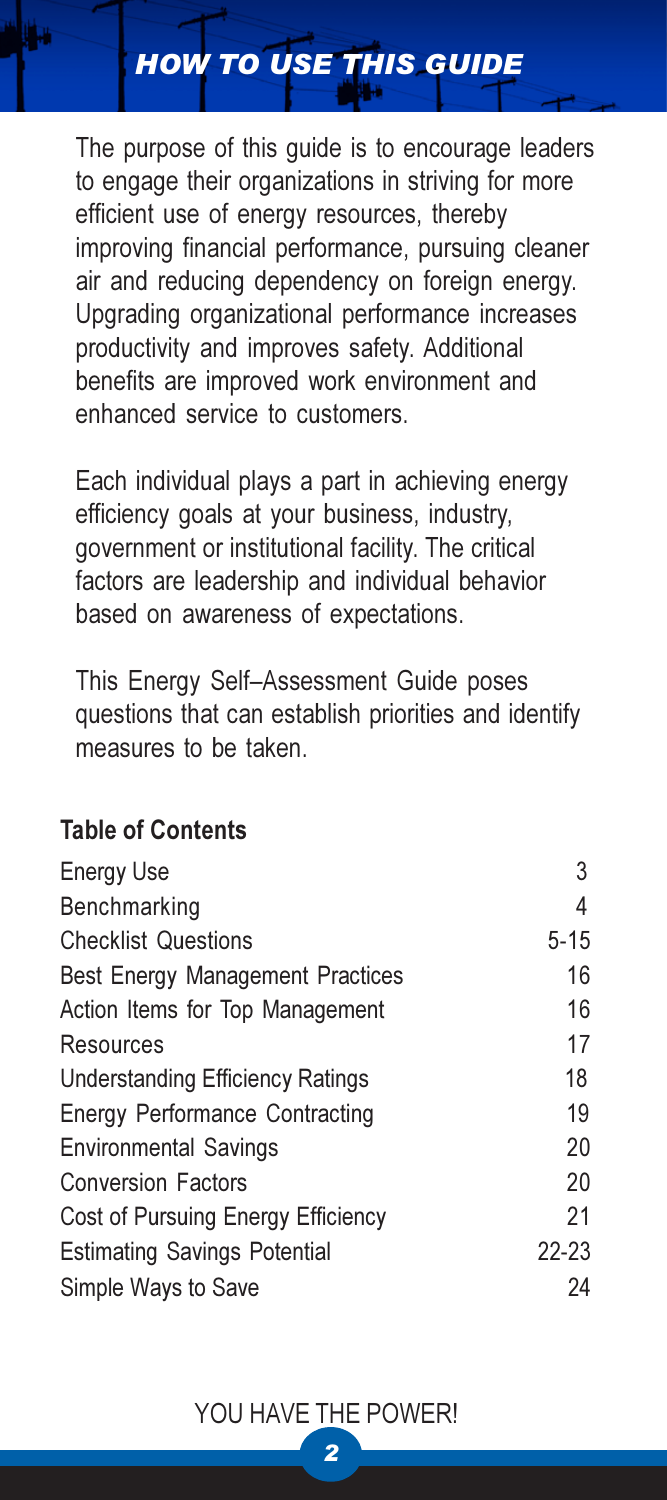Where do you use the most energy? The following information can help you determine where your most rewarding energy efficiency opportunities are. Energy is a significant portion of your controllable and variable overhead expense and should be considered a critical financial performance factor!

ENERGY USE

## ENERGY USAGE CATEGORIES (%)

| TYPE OF<br><b>OPERATION</b> | <b>NAC</b> | <b>ONITHOL</b> | <b>HOT WATER</b> | PREP.<br>Foop | <b>USE</b><br>Misc. | ပ္လွ်ပ္        |
|-----------------------------|------------|----------------|------------------|---------------|---------------------|----------------|
| Office Building             | 40         | 29             | 9                | 2             | 5                   | 15             |
| Manufacturing               | 35         | 28             | $\overline{2}$   | 0             | 3                   | 32             |
| School/Education            | 50         | 20             | 22               | 3             | 3                   | 2              |
| Hotel/Motel                 | 25         | 18             | 40               | 7             | 6                   | $\overline{4}$ |
| Apartment Bldg.             | 70         | 15             | 5                | 0             | 10                  | 0              |
| <b>Retail Store</b>         | 51         | 31             | 7                | 3             | 4                   | 4              |
| Restaurant                  | 23         | 15             | 11               | 45            | 5                   | 1              |
| <b>Health Care</b>          | 30         | 16             | 26               | 7             | 14                  | 7              |
| Religious Inst.             | 41         | 46             | 9                | 2             | 1                   | 1              |

Adapted from: Handbook of Energy Engineering, 4th edition, EIA, and NREL 2000.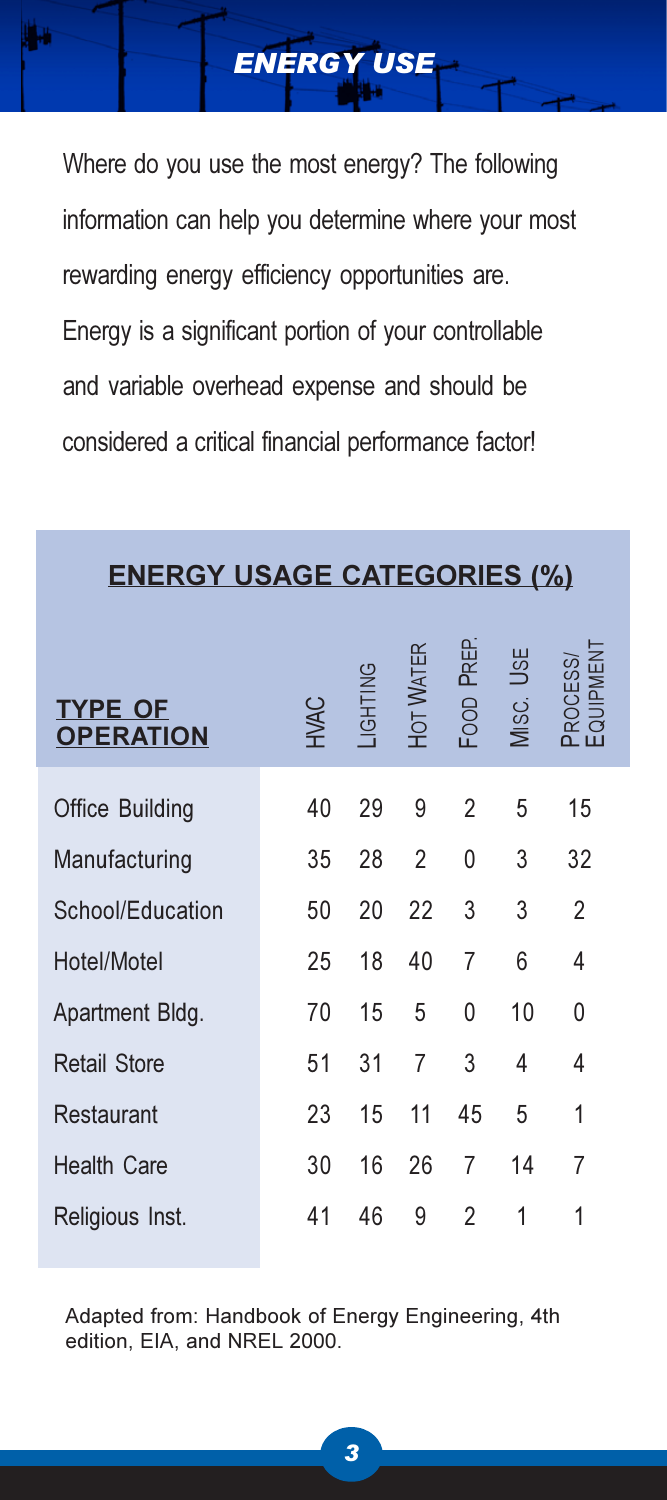How does your facility compare in energy consumed with other similar facilities? How much potential energy and cost savings are achievable?

BENCHMARKING

The efficiency of energy use of a building can be benchmarked to establish an annual energy use reference for comparison with other buildings of similar size, functional use, and operating schedules. This benchmark, also termed a "key performance indicator" (KPI), can be used to track the savings generated by the application of Energy Conservation Measures on a monthly basis.

Many organizations review their energy benchmarks on a dollars per square foot basis (\$/ sf). With increasing utility rates, tracking the energy use performance in units such as 1000 Btu (KBtu)/sf is more useful than tracking energy expenditure dollars. For some organizations, benchmarks can be more accurately tracked as Btu per product produced or per customer served.

#### ANNUAL ENERGY BENCHMARKS Southeast

| Average<br><b>Energy Cost</b><br>$$$ /sf | Average<br><b>Energy Use</b><br>Kbtu/sf |
|------------------------------------------|-----------------------------------------|
| \$1.22                                   | 68.3                                    |
| \$1.25                                   | 93.4                                    |
| \$2.96                                   | 246.8                                   |
| \$1.20                                   | 68.9                                    |
| \$5.52                                   | 308                                     |
| \$1.64                                   | 86.4                                    |
| \$1.73                                   | 93.4                                    |
| \$0.59                                   | 34.5                                    |
| \$1.84                                   | 101.1                                   |
| \$1.67                                   | 90.7                                    |
| \$2.24                                   | 118.6                                   |
|                                          |                                         |

Source: Adapted, Tech Resources, September 2008

4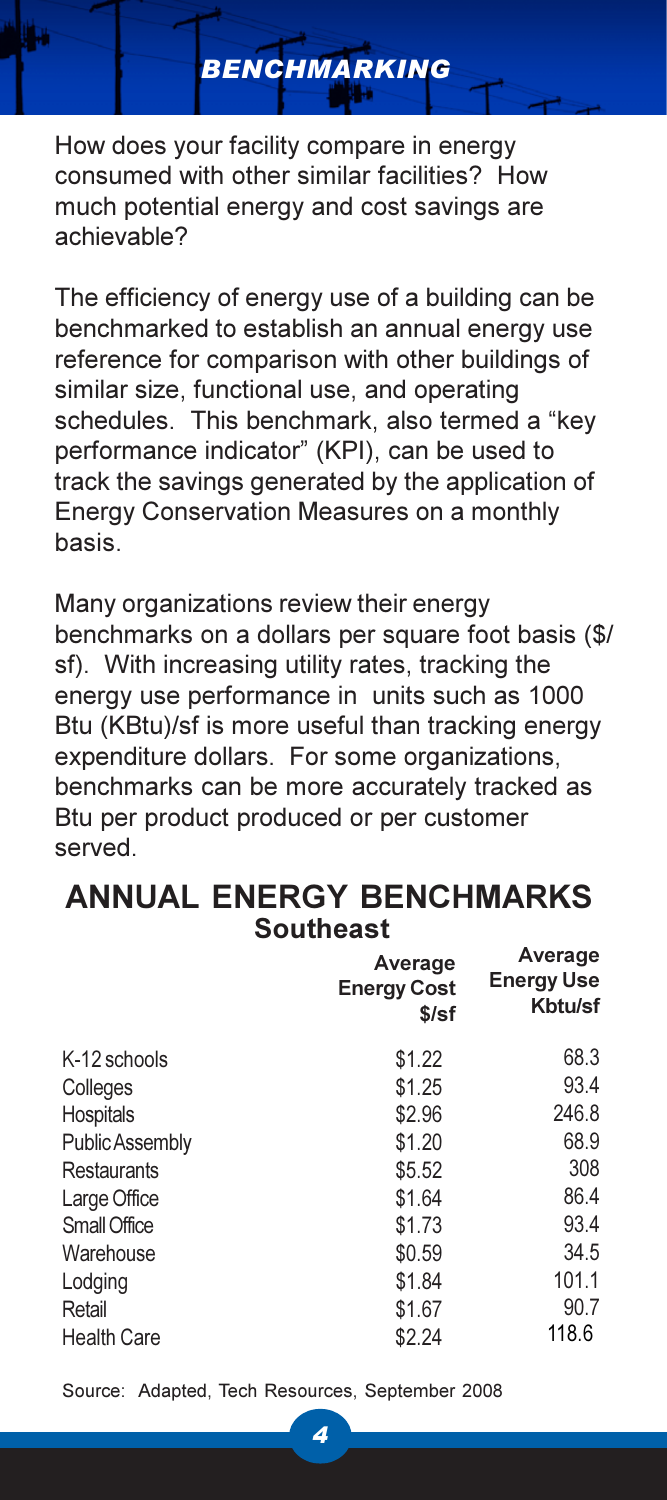- ADMINISTRATION & **COMMUNICATIONS**
- $\Box$  Has the critical need to be more efficient in the use of energy at your location been incorporated into a Strategic Energy Plan and broadly communicated?
- $\Box$  Is there a staff position that includes responsibility for utilities management?
- □ Have energy teams or Conservation Action Teams (CAT) been organized to provide leadership and enhance the success of the behavioral aspects of reducing energy?
- $\Box$  Is there a program to recognize individuals who provide leadership and increase the success of the Energy Plan?
- □ Are Energy Conservation posters conspicuously displayed throughout your facility?
- $\Box$  If energy systems have not been recently upgraded, have you considered using an energy expert to conduct an efficiency assessment?
- □ Does your capital investment policy include criteria for financing energy upgrade projects?
- □ Are you aware of recent utility incentives (and tax incentives) for energy efficiency and renewable energy projects?

Note: All questions in bold print represent initiatives that can generate 50% or more of your energy savings at minimum cost.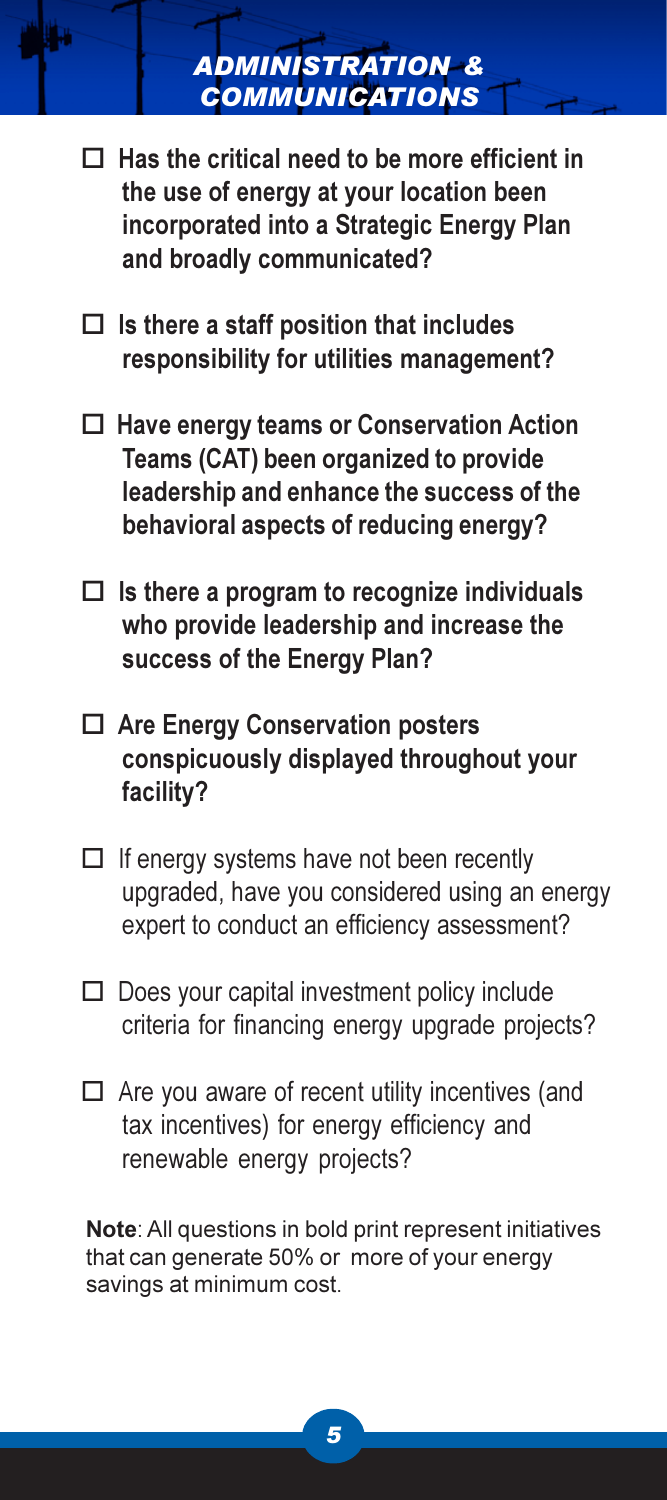# UTILITY ACCOUNTING

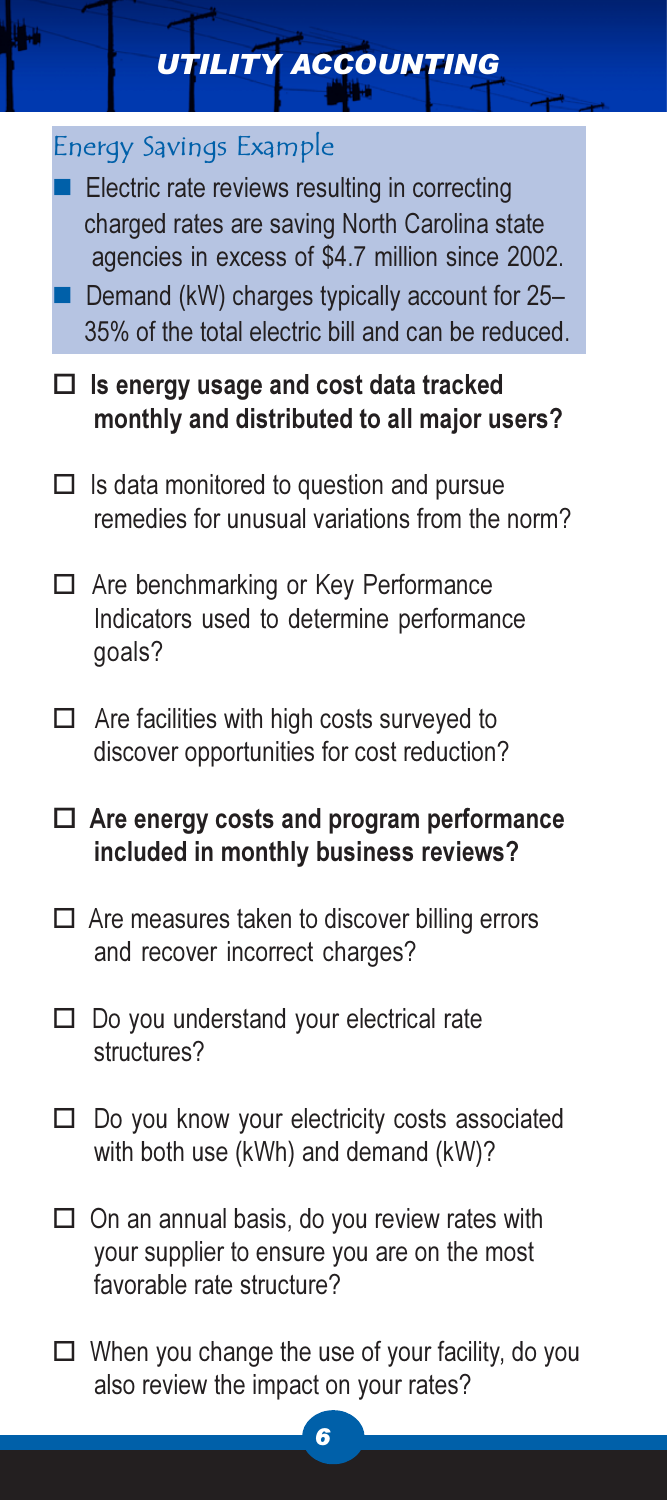#### Energy Savings Example

 Using Energy Star Office Equipment saves about \$60 per employee per year.

OFFICE EQUIPMENT

- □ Are computers, monitors, printers, copiers, and other office equipment turned off and/or set for "sleep" mode when not in use?
- □ Is Energy Star equipment specified for new purchases?



□ If you are expanding or constructing a new building, are you giving full consideration to a LEED certified or a "High Performance" designed and constructed facility, that addresses building orientation, design, layout, lighting, equipment and control selections that will result in maximum energy efficiency?

# VEHICLE USE & SELECTION

- $\Box$  Are employees given incentives for car pooling or using mass transit?
- □ When your organization purchases vehicles, are fuel mileage and emission levels considered?
- □ Have you investigated using alternative fuel vehicles (AFV), hybrids or considered cooperating with community AFV efforts?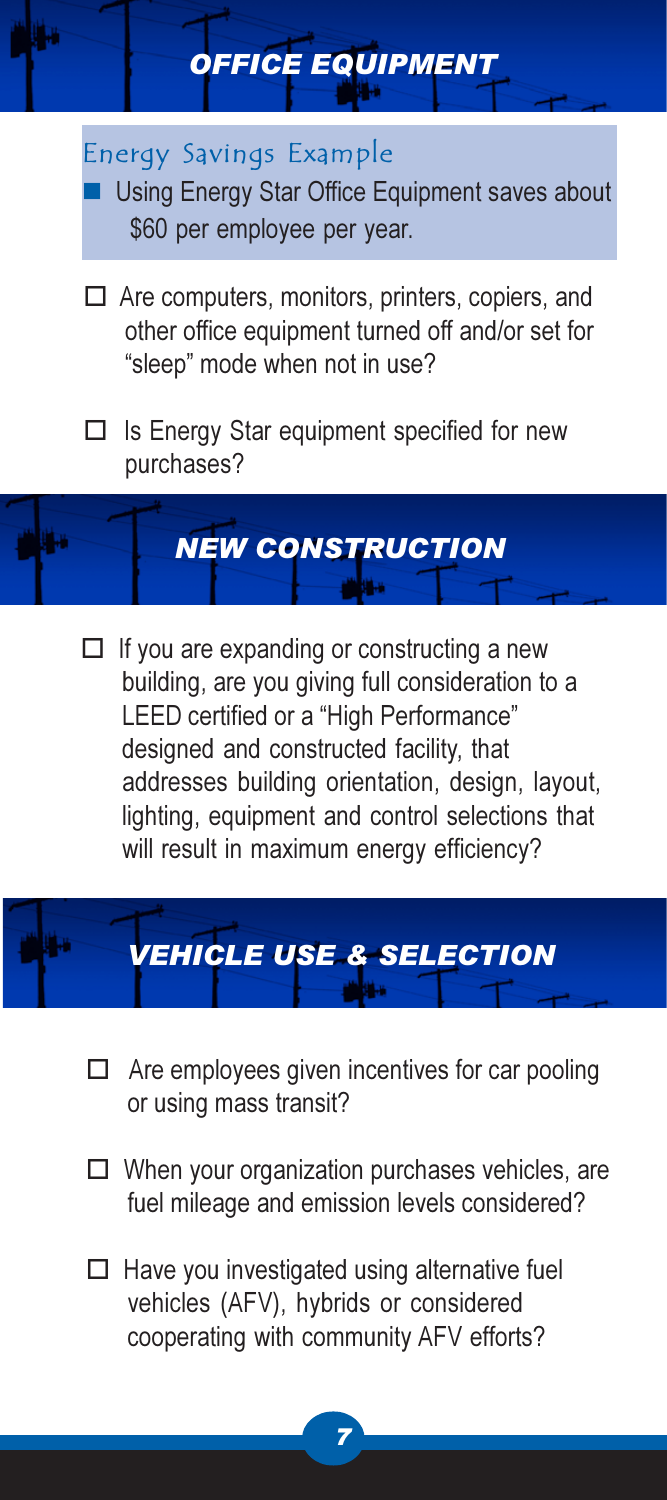# **LIGHTING** Energy Savings Example ■ Each 5000 watts of office lighting turned off for 20 hours per week will save \$443 per year. The elimination of 25 75–watt bulbs will save \$479 per year. □ Are lights turned off when rooms or areas are not occupied?  $\Box$  Are lighting systems wired so that lights throughout a large area do not have to be on when activity is taking place in only a small section of the area?  $\square$  Is task lighting used to allow background lighting to be reduced? - Have energy conservation stickers been placed on light switches? □ Has High-Bay T-5 Fluorescent Lighting been evaluated for high ceiling areas? - Are occupancy sensor controls considered which can automatically turn off unused lights in meeting rooms, offices, etc.? - Have incandescent lamps been replaced with compact fluorescent lamps? □ Have T-12 34-W fluorescent lamps and old ballasts been replaced with T–8 lamps and electronicballasts?  $\square$  Are low wattage lamps used in existing fluorescent lighting fixtures? □ Have measures been taken to remove unnecessary lights or de–lamp fixtures in overlit areas?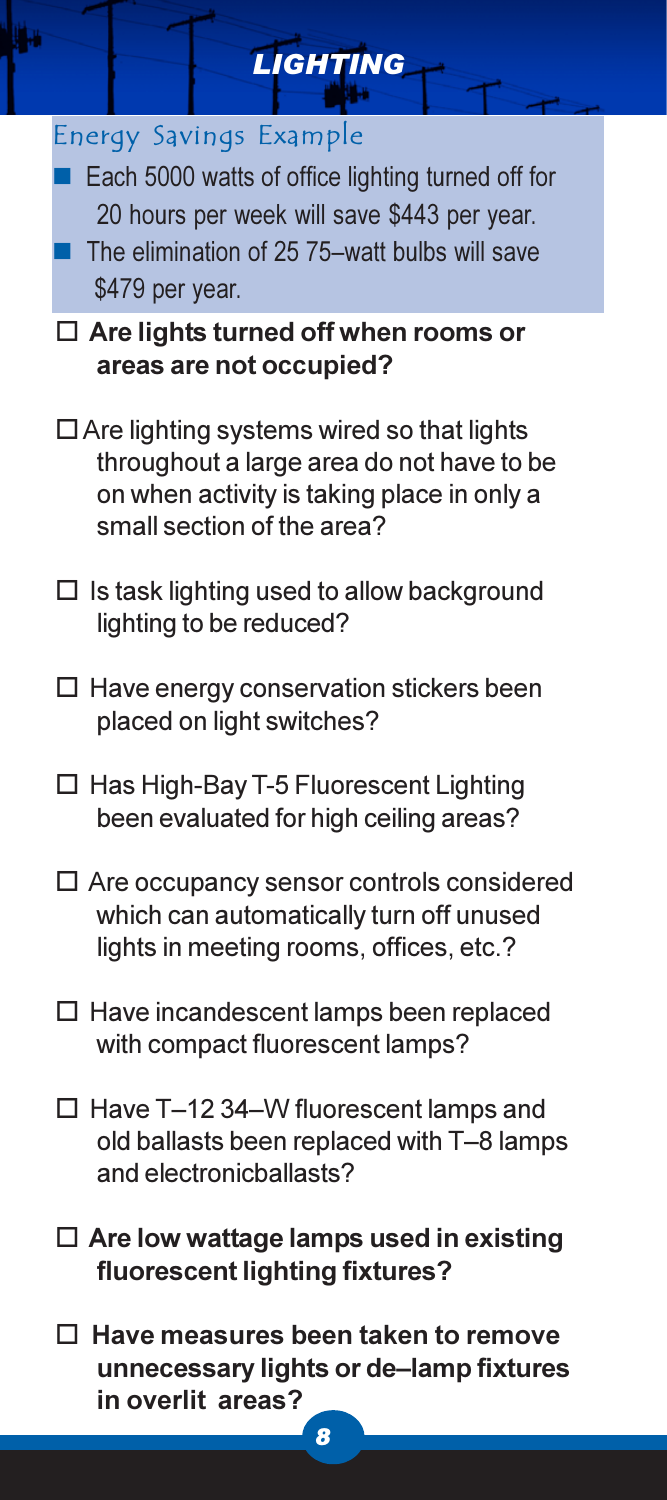- □ Are old ballasts upgraded when lamps are replaced?
- □ Are Light Emitting Diode (LED) lighting fixtures used in EXIT signs?
- Has unnecessary lighting in snack and beverage machines been removed?
- □ Have housekeeping and security staff been advised to keep lights turned off in unoccupied spaces?
- $\Box$  Is it possible to schedule some or all housekeeping duties during daylight or operating hours?
- □ Are exterior light photo cells/controls working properly?
- □ Has the use of decorative or unneeded exterior lighting been discontinued?
- □ Are lights controlled by an Energy Management System?

# SPACE CONDITIONING - HVAC

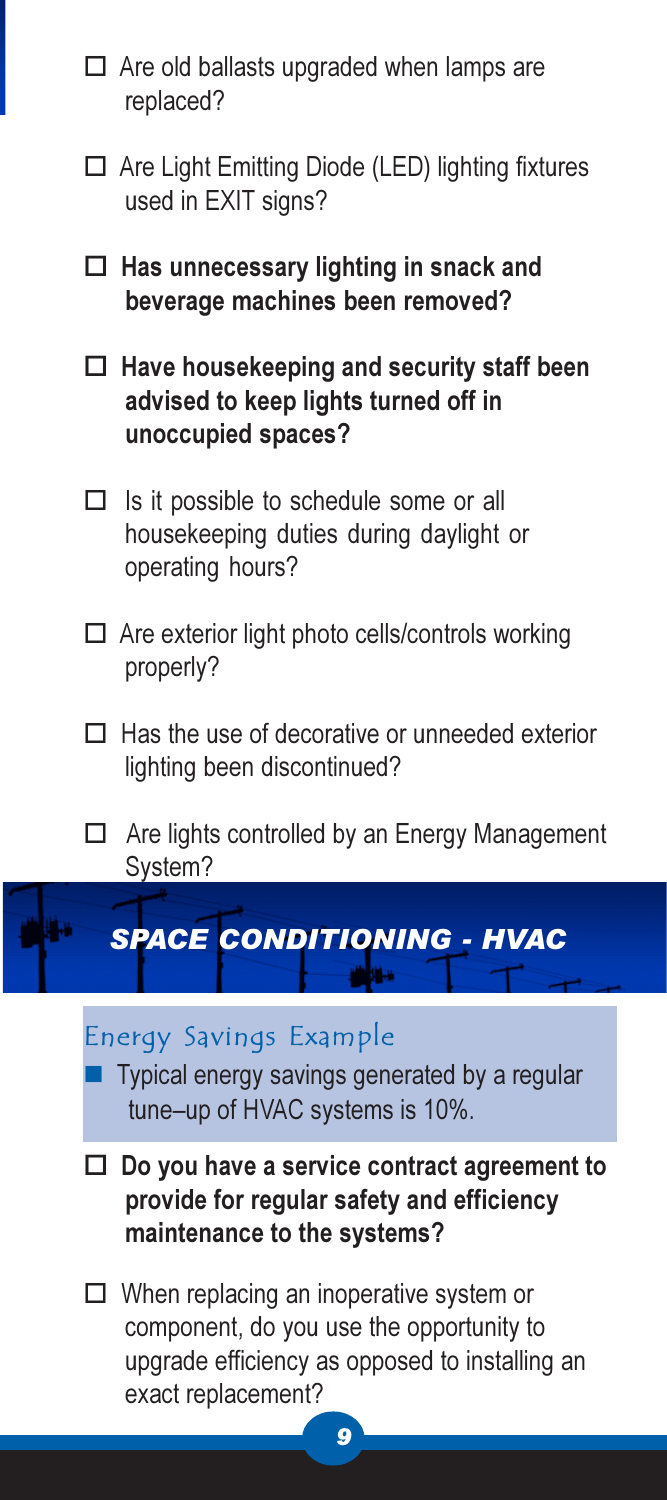- Are energy efficient heating and air conditioning thermostat set points maintained throughout your facility (70°F heating, 76°F cooling)?
- $\Box$  Are thermostats regularly calibrated?
- □ Are thermostats tamper-proof?
- □ Are thermostats properly located to provide balanced space conditioning?
- $\Box$  Are safety rules enforced to prohibit the use of personal heating and cooling devices?
- □ Are air conditioning or heating controls setback when weather conditions permit?
- □ Are air conditioning or heating controls set back when facility is not occupied?
- Have programmable thermostats been considered for automatically controlling set points when spaces are as well as not occupied?
- □ Are off-hour meetings scheduled in locations that do not require HVAC in the entire facility?
- $\Box$  Is housekeeping scheduled to minimize the use of space conditioning?
- $\Box$  Are air filters inspected on a regular basis and cleaned or replaced when necessary?
- □ Are surfaces on cooling coils, heat exchangers and condensing units regularly cleaned?
- $\Box$  Are exhaust fans turned off along with the HVAC systems when a space is unoccupied?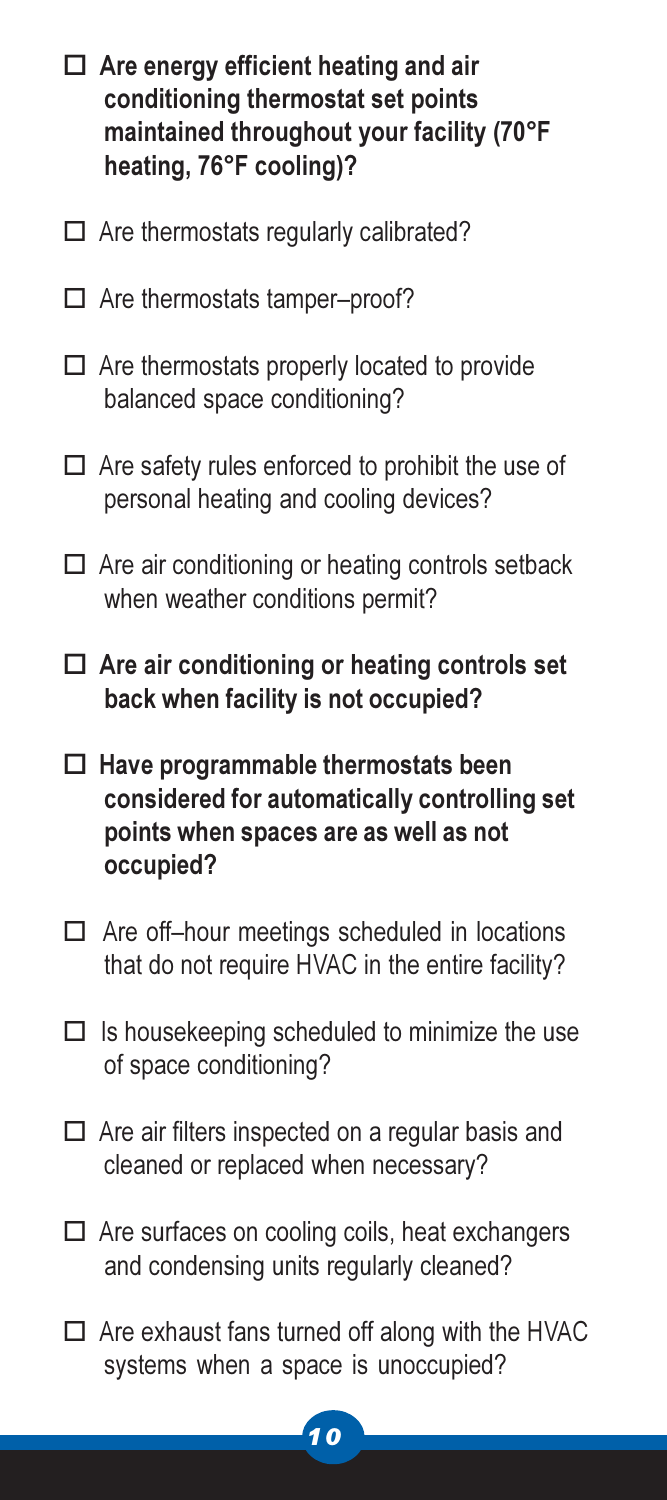- □ Has supply air from air-handling units been adjusted to match the volume of space conditioning requirements?
- $\Box$  Has direct conditioning of unoccupied areas (corridors, stairwells, storage rooms, etc.) been minimized by turning off fan coil units and unit heaters, and by closing supply air diffusers?
- □ Are outside air dampers controlled to close when conditioned space is unoccupied?
- □ If economizers are present in your HVAC systems, are they modulated to take advantage of free cooling when outside temperature is below 65°F?
- □ If you use cooling towers, have water meters been installed to record makeup water usage (losses due to blow–down, evaporation and drift) that should result in sewer charge credits?

# Energy Savings Example

 Chillers consume more than 50% of electrical energy during seasonal periods of building use. More than 120,000 chillers in the U.S. are expending more than 30% additional energy through operational inefficiencies (Source: USDOE 2008)

- Are loading, operating conditions and maintenance service records evaluated periodically by a technician or service representative to ensure that chillers are operating at optimum efficiency?
- □ If water cooled, is cooling tower water temperatures output sufficient to optimize chiller efficiency? A poorly maintained water tower can reduce chiller efficiency by 10-35%.
- $\Box$  Is the inside of condenser and evaporator coils chemically cleaned periodically to optimize chiller efficiency? Poorly maintained heat transfer surfaces can reduce efficiency 5-10%.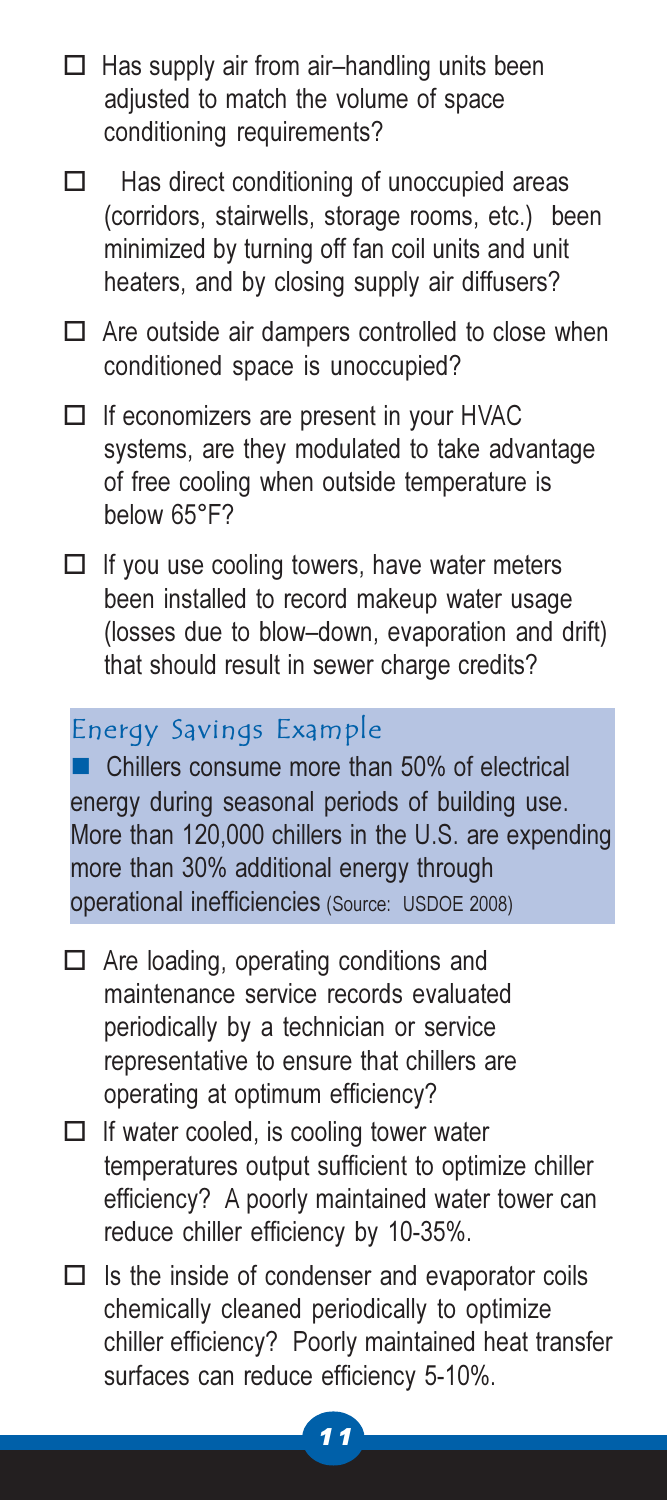#### $\Box$  Is weather stripping on windows and doors well–maintained?

- Are blinds and shades adjusted to take advantage of daylight and to utilize or avoid the impact of solar heating?

BUILDING ENVELOPE

- Have thermal windows been installed to minimize heat and cooling losses?
- □ Are operable windows opened for ventilation during mild weather conditions?
- $\Box$  Are window air conditioners covered during the heating season?
- $\Box$  Can the insulation of a building be improved, particularly in the roof area?
- □ Are light-colored, reflective roofing materials specified?
- Have you considered flexible windbreaks and interior doors for loading area.

# ELECTRIC MOTORS

## Energy Savings Example

- When purchasing a new motor, the additional cost of a "premium" efficiency motor will be paid back in less than 2 years.
- $\Box$  Do you have a motor management policy that mandates "premium" efficiency motors?
- $\Box$  Do you require repair shops to maintain the efficiency of large motors when they are rewound?
- Is idling of motor-driven equipment avoided when no foreseeable use is scheduled?
- □ Are motor air vent ports clean and areas adjacent to motors uncluttered and well ventilated?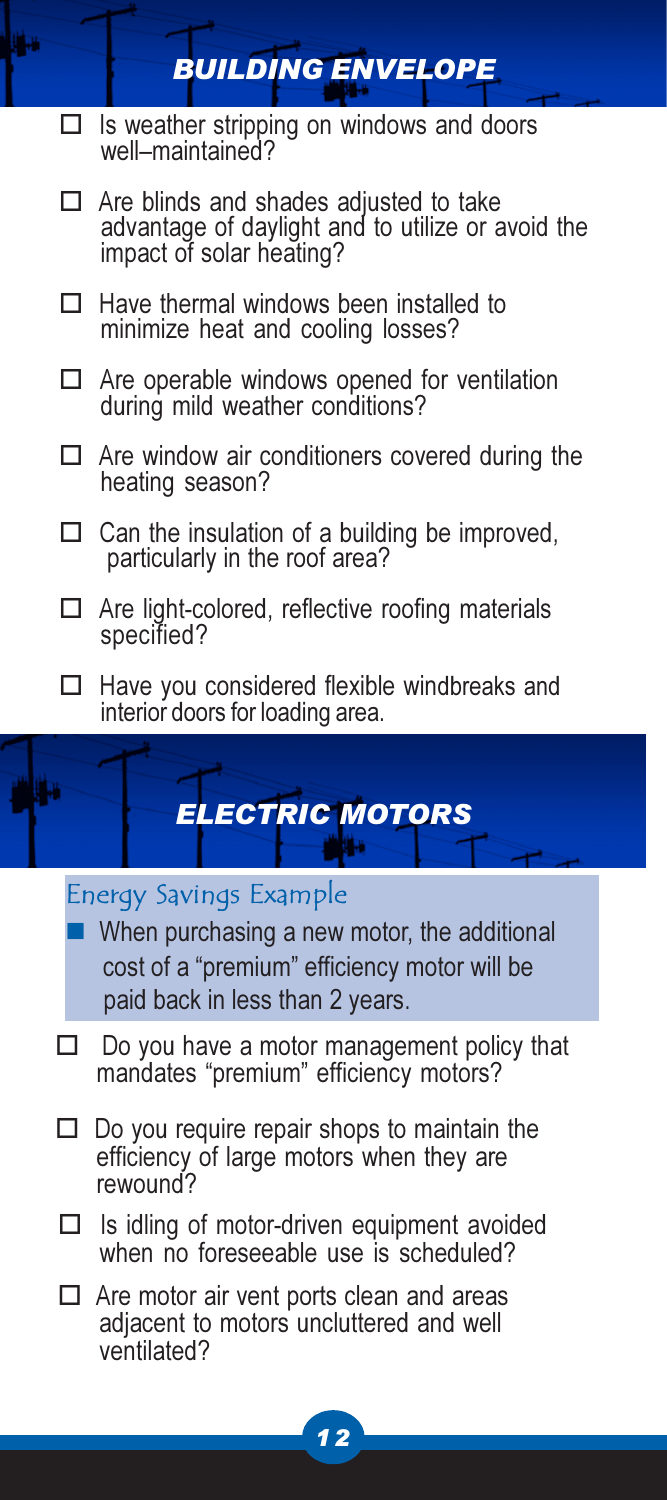- □ Are heavy-duty replacement bearings used when conducting maintenance?
- □ Are cogged belts used in belt-driven applications or when replacing worn V–belts?
- □ Are electric motors selected appropriately to avoid power inefficiency and over–capacity?

# STEAM & HOT WATER SYSTEMS

#### Energy Savings Example

 A steam leak of 1/16" diameter at 100 PSIG represents \$2,082 per year of wasted energy.

- □ Are boilers and burner units inspected and maintained by a qualified technician on a regular basis to achieve maximum efficiency and safety?
- □ Is the most cost-effective fuel used?
- □ Are steam traps inspected and maintained on a regular basis?
- $\square$  Is there a leak repair program maintained to deal with steam and condensate lines and valves?
- □ Are steam lines, hot water storage tanks, heat exchangers and piping well–insulated?
- $\square$  Is hot water temperature set at the minimum required?
- □ Are low flow showerheads, faucet aerators, and flow restrictors used?
- □ Are low flow pre-rinse sprayers used in kitchens?
- $\Box$  Are timers installed on water heaters to avoid energy consumption when there is no demand on the system?
- $\Box$  Are timers installed to deactivate circulation pumps during times of no demand on the system?
- □ Have tankless water heaters been considered to reduce line losses in remote locations?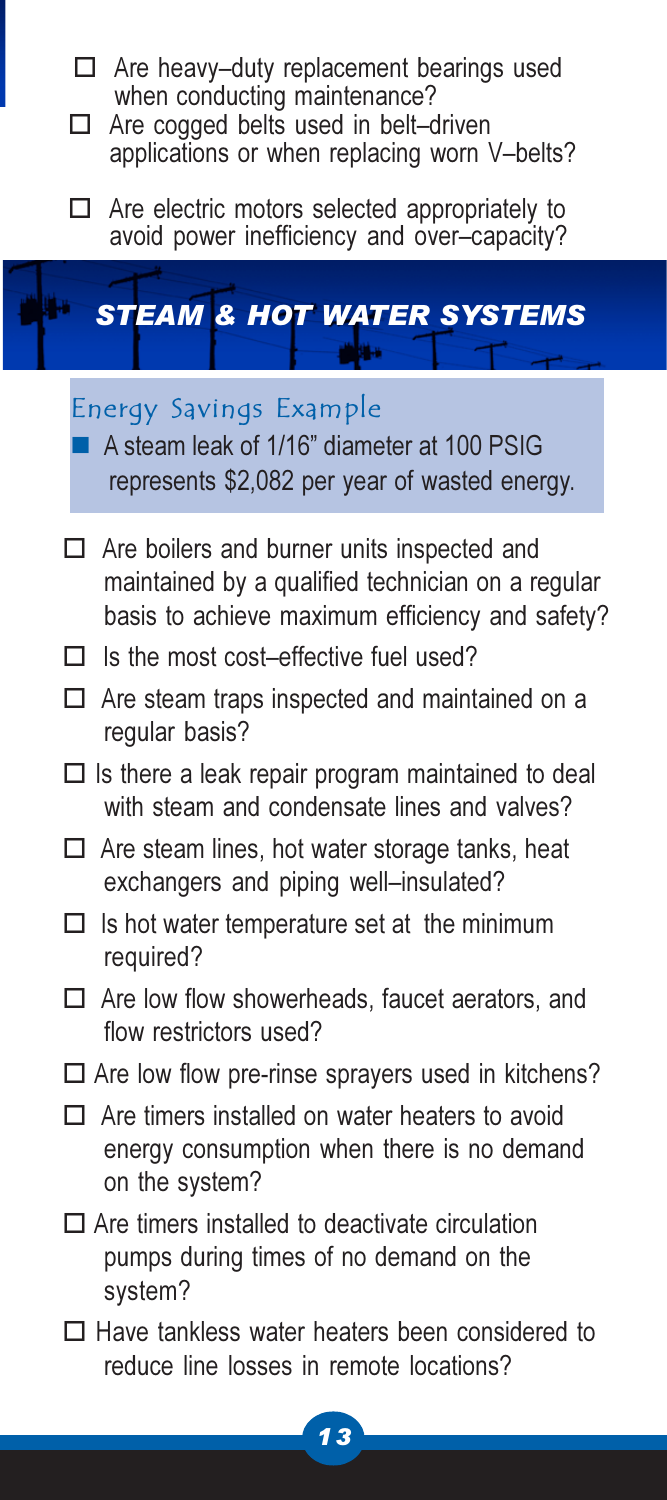# RENEWABLE ENERGY

- Have you considered solar thermal applications for large hot water uses (e.g., process water, swimming pools, kitchens, etc.)?
- □ Do you generate waste by-products, such as wood biomass, that could be used to generate heat, methane, or even electricity?
- $\Box$  Is your organization interested in reducing its carbon footprint or "green" marketing by employing renewable technologies such as geothermal, solar photovoltaic, or wind?
- □ Are you aware of recent utility incentives and state and federal tax incentives for renewables and energy efficiency technologies?

# COMPRESSED AIR

## Energy Savings Example

- A 1/16" diameter compressed air leak at 100 PSIG wastes \$821 per year.
- A 60–HP air compressor operated at 95 PSI instead of 110 PSI can save \$420 per year.
- $\Box$  Is a regular inspection for leaks conducted on compressed air lines?
- □ Are systems turned off whenever possible?
- □ Are system-wide pressure settings maintained at lowest possible operating levels?
- $\Box$  Are air intake ducts designed to supply cooler outside air to compressor?
- $\Box$  Is heat from compressor cooling systems deflected to avoid intake on adjacent equipment?

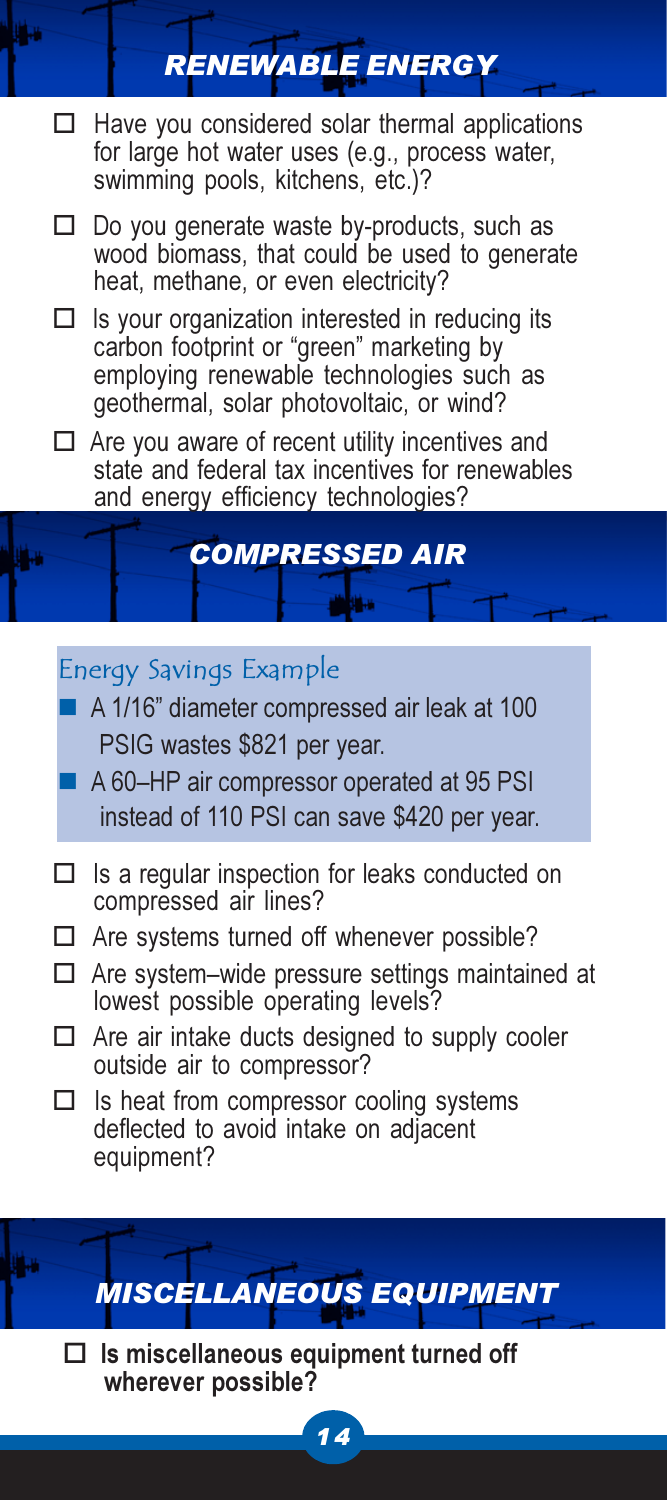- $\Box$  Are refrigeration units in drinking fountains turned off or set to no lower than 60ºF?
- □ Have non-essential refrigerated vending machines and refrigeration/ice machines been taken out of use?
- □ Have electrically-heated defrost cycles on refrigerated walk–in boxes been minimized and scheduled for off–peak energy consumption hours (night)?
- $\Box$  Are automatic controls adjusted (temperature, speed, other settings) to minimize energy use but accomplish the task?

# ENERGY MANAGEMENT SYSTEMS (EMS)

- □ Have you considered using or upgrading an energy management system (EMS)?
- □ Is your EMS used to limit peak electrical demand on key equipment to avoid high demand charges and penalties?

# Energy Management Systems

EMS automatically monitor and control HVAC, lighting, and equipment to conserve energy, maintain function, and provide occupant comfort. EMS can accomplish the following and more:

- Control lighting systems by the hour and dim for decreased demand during daylight hours
- **Optimize HVAC operations based on** environmental conditions and changing uses
- Turn off or set back HVAC during non-working hours
- Deactivate water heaters when possible
- Activate and monitor security systems
- Control peak loads to reduce demand charges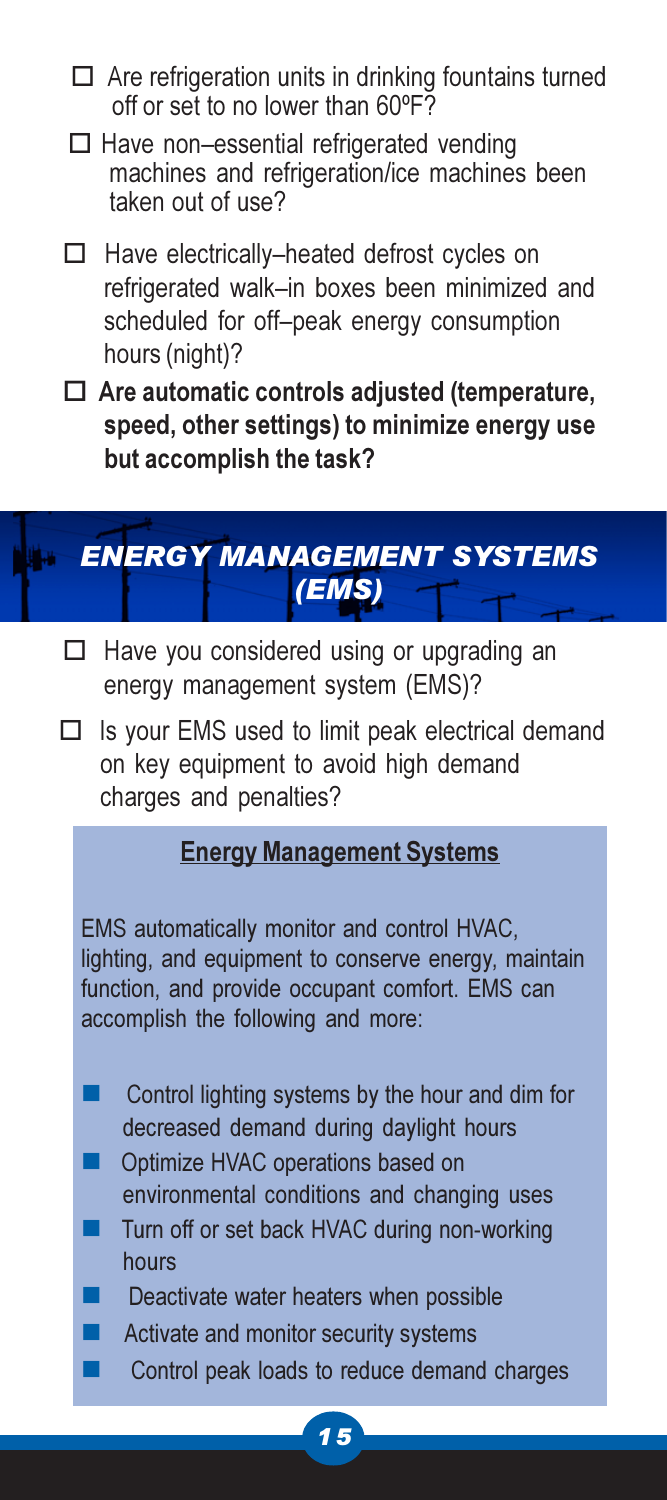# BEST ENERGY MANAGEMENT PRACTICES

- 1. Commitment by top–level management.
- 2. Clearly defined energy–reduction goals.
- 3. Communication of the goals to all organizational levels.
- 4. Assignment of responsibility and accountability at the proper level.
- 5. Tracking of energy use.
- 6. Continuous identification of all potential savings.
- 7. Adoption of project investment criteria reflecting project risks and returns.
- 8. Provision for recognition and reward for achieving the goals.



- Brief your organization on energy efficiency responsibilities and the economic and environmental justifications.
- Establish Conservation Action Teams (CAT) with guidelines to:
	- Develop a Strategic Energy Plan
	- Create an Action Plan
	- Train and Motivate Staff
	- Evaluate Performance
- Set Energy–Saving Goals.
- Communicate management goals and report progress.
- Obtain external assistance, if appropriate.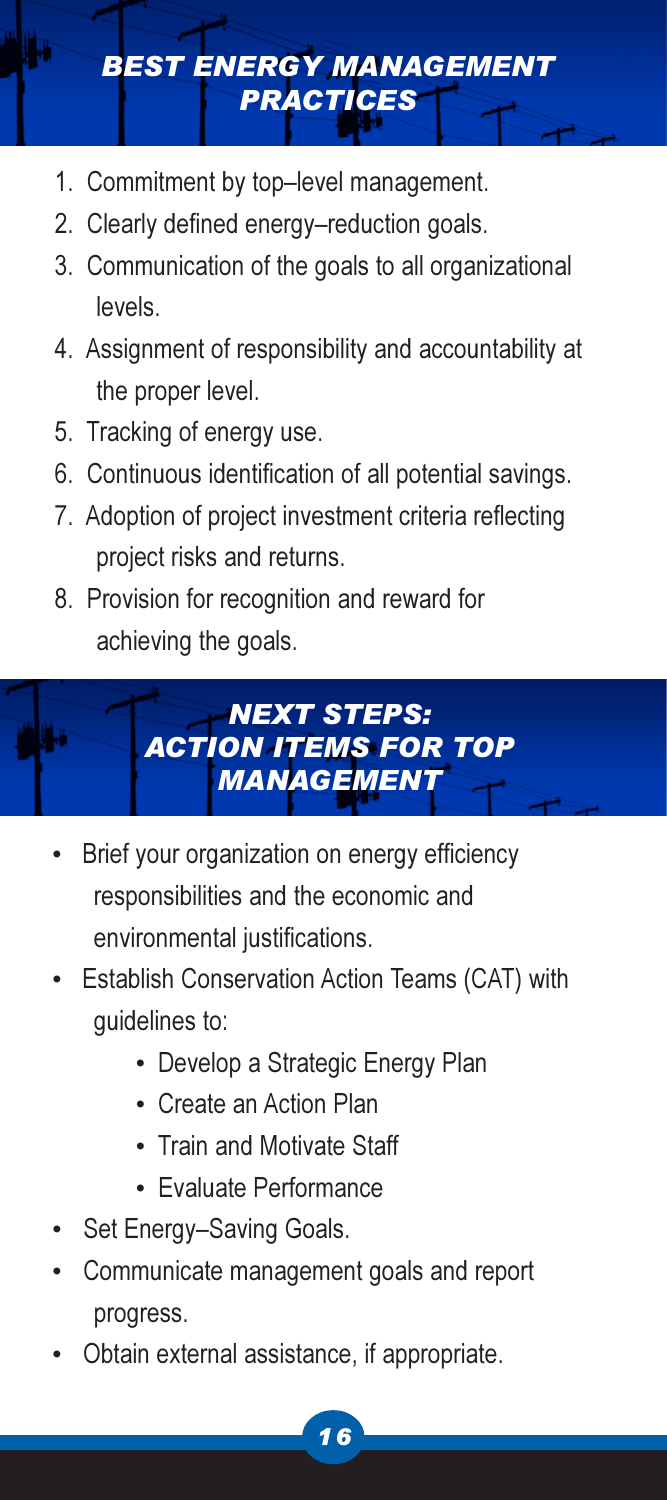

RESOURCES

- EPA Energy Star www.energystar.gov
- U.S. Department of Energy Energy Efficiency & Renewables

www.eere.energy.gov

State Energy Office, N.C. Department of Administration

www.energync.net

- N.C. Project Green www.ncprojectgreen.com
- N.C. Division of Pollution Prevention & Environmental Assistance www.p2pays.org
- The Motor Resource Center www.motorresourcecenter.net

Waste Reduction Partners www.landofsky.org/wrp

Incentives for Renewables and Efficiency www.dsireusa.org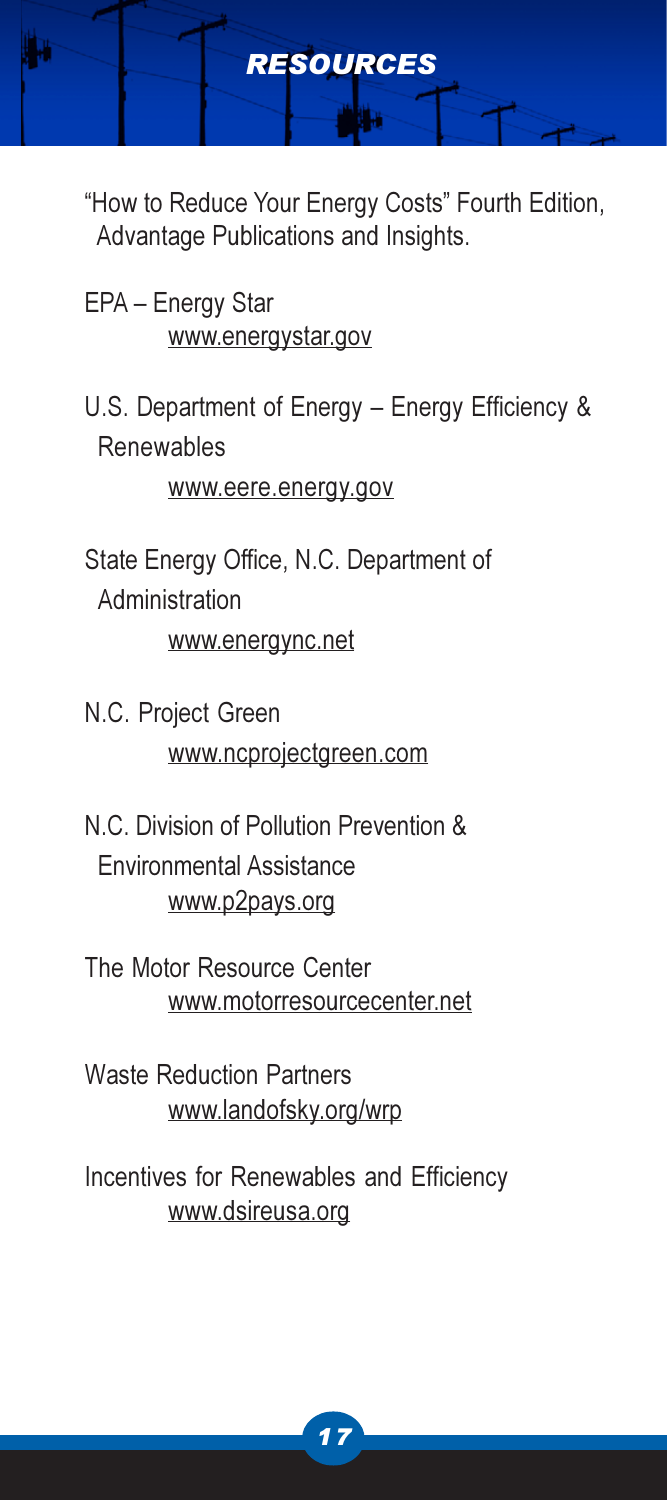SEER - The Seasonal Energy Efficiency Ratio is a measure of the cooling efficiency of your air conditioner or heat pump. The higher the SEER number, the more efficient the system is at converting electricity into cooling power. A 13 SEER minimum applies to all new equipment manufactured after January, 2006.

UNDERSTANDING EFFICIENCY RATINGS

HSPF - The Heating Seasonal Performance Factor is a measure of the heating efficiency of a heat pump. The higher the HSPF number, the more efficiently the heat pump heats your home.

AFUE - Annual Fuel Utilization Efficiency. Indicated as a percentage, your furnace's AFUE tells you how much energy is being converted to heat. For example, an AFUE of 90 means that 90% of the fuel is being used to warm your home, while the other 10% escapes as exhaust with the combustion gases.



1 8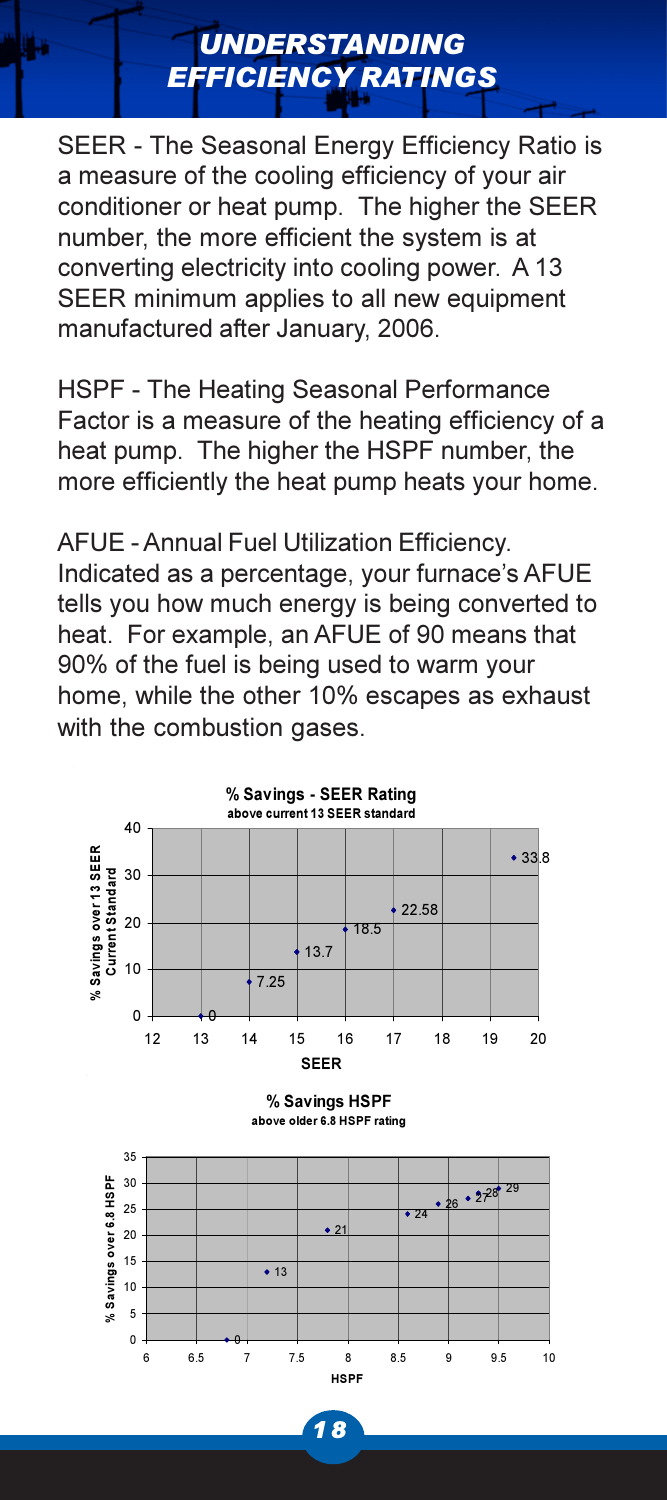# ENERGY PERFORMANCE **CONTRACTING**

Performance Contracting is a method of financing capital projects in buildings for upgrading equipment and systems that are not energy-efficient. These Energy Savings Performance Contracts are a single procurement contract for the engineering, construction, installation, start-up, operational measurement and verification for energy performance improvements that will result in avoided energy costs. In a Guaranteed Energy Saving Contract, the selected contractor (termed Energy Saving Company, ESCO) will guarantee a minimum level of energy utility cost savings to the customer resulting from project upgrades. These guaranteed savings support the debt obligation of the customer to finance the project for terms typically 12 to 20 years. National studies show the average energy saving achieved through performance contracting is 20 percent.

# 8 Steps to Energy Saving Performance Contracting:

- 1. Assess the Need
- 2. Define the Project
- 3. Issue Request for Proposals
- 4. Evaluate Proposals and Select ESCO
- 5. Perform Technical Audit
- 6. Negotiate Final Contract and Secure Financing
- 7. Project Construction and Implementation
- 8. Commissioning, Training, Measurement and Verification

For an informational tool kit of fact sheets, lessons learned, detailed guides and model contractual documents for energy performance contacting in NC, see www.energync.net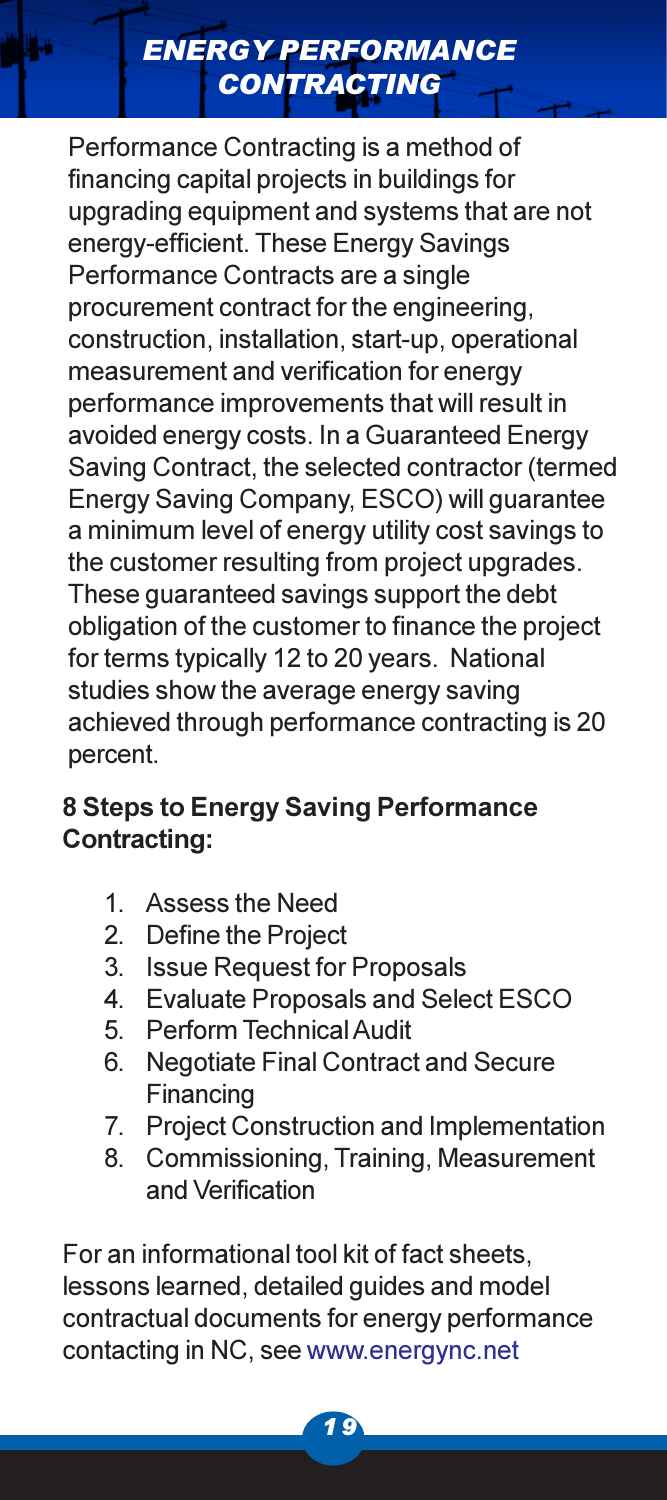# ENVIRONMENTAL SAVINGS

#### NC Power Plant Emission Reductions

Conserving 1,000 kWh will: Reduce 1190 lbs. CO<sub>2</sub> (greenhouse gas) Reduce 2.93 lbs. of nitrous oxides (precursor to ozone) Reduce 7.61 lbs. of sulfur oxides, SO<sub>v</sub> (acid rain and visibility pollutant)

#### Passenger Car Emission Equivalents

4,500 kWh/year = carbon dioxide emissions from one vehicle

#### Forest Equivalents

3,310 kWh/yr = carbon dioxide removed by one acre of forest

# CONVERSION FACTORS

- Fuel Oil = 140,000 BTU / gallon
- Coal = 14,000 BTU / pound
- Natural Gas = 1,000 BTU / cubic foot
- 1 therm = 100,000 BTU
- 1 kilowatt (kW) =  $1.341$  horsepower (hp)
- 1 horsepower (hp) =  $0.746$  kilowatt (kW)
- 1 kilowatt hour (kWh) = 3,412 BTU
- 1 ton of cooling capacity = 12,000 BTU / hour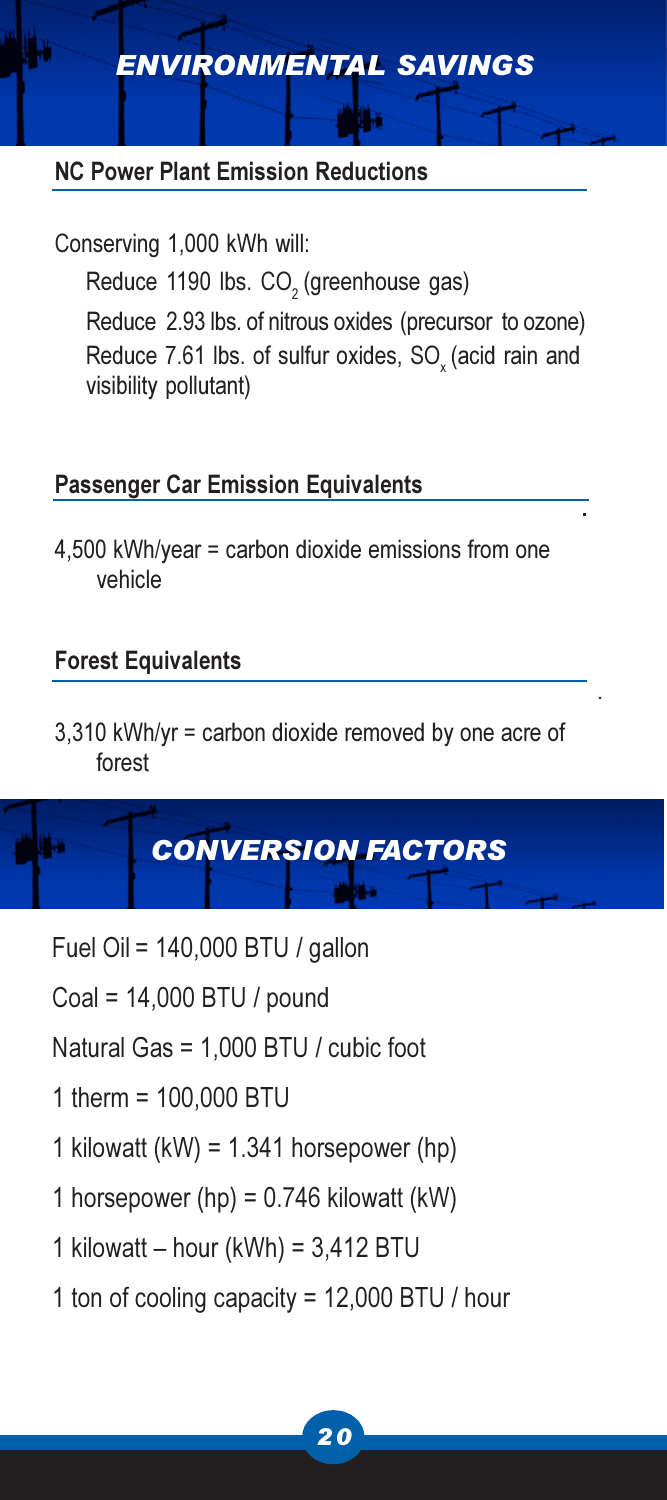NO COST. Numerous improvements in efficiency can be achieved through more effective management of resources and informed employee behavior. See back page, TEN MOST WANTED—Simple ways to save 50% or more of your energy costs.

COST OF PURSUING ENERGY EFFICIENCY

INCREMENTAL IMPLEMENTATION. Other efficiency initiatives can be supported with operating and maintenance budgets to be accomplished over an extended period of time. One example is the incremental upgrading of T–12 to T–8 fluorescent lamps and electronic ballasts during spot lamp replacement. Upgrade costs can be spread out over a two–year period and deliver a payback of less than 3.0 years.

CAPITAL APPROPRIATIONS. Some efficiency projects must be addressed with capital appropriations that require a payback analysis. Although almost every project is unique to a particular application, the initiatives in the following "Estimated Savings Potential" section (pages 22-23) are most likely to be worthy investments with attractive paybacks. When capital funding is not available, managers can also consider performance contractors to finance upgrades.

PAYBACKS. Payback may vary according to the scheduled use of a facility, types and configurations of energy consuming systems, climate and regulatory codes. HOWEVER, projects involving systems or facilities that are exposed to the most hours of daily use are likely to benefit from accelerated and shorter paybacks. More favorable paybacks can also be experienced if similar projects at several different sites can be combined to benefit from more competitive contract bidding.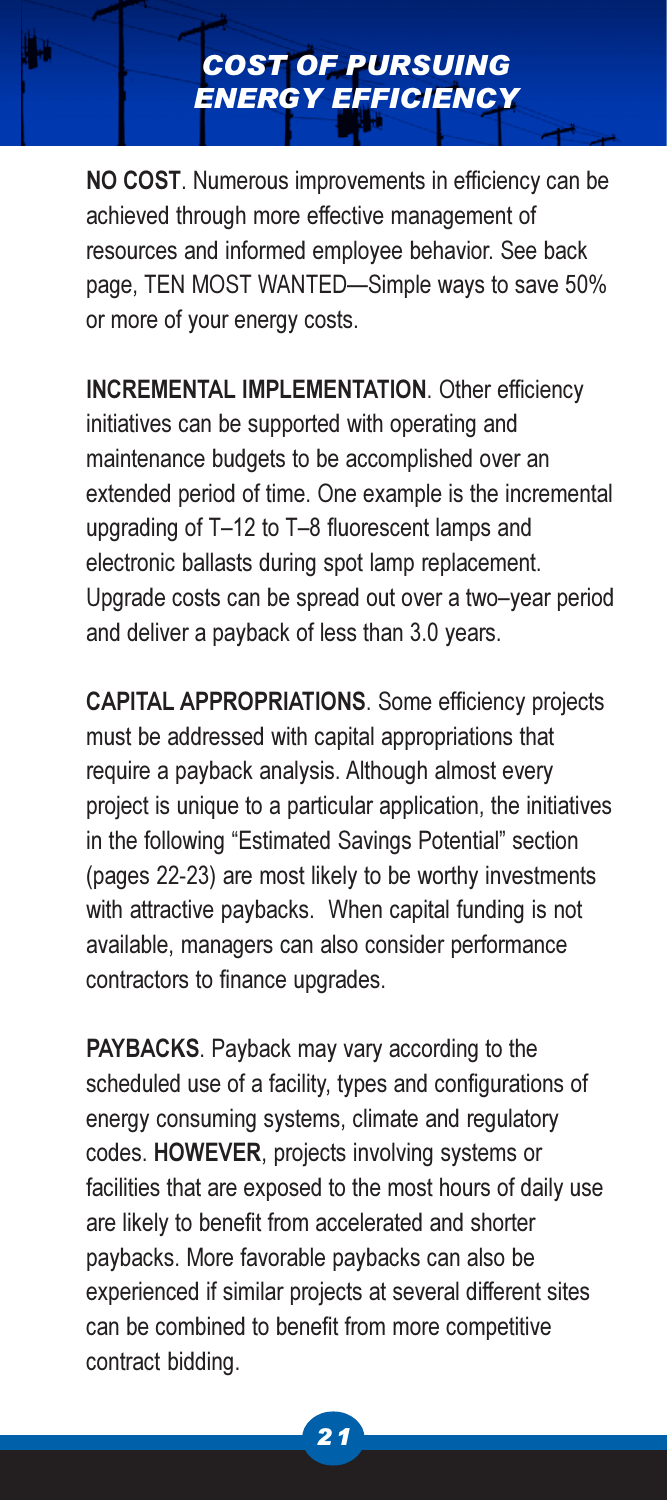ESTIMATING SAVINGS POTENTIAL

|                                                                                                | Payback                                   | <b>Energy</b><br><b>Reduction</b> |
|------------------------------------------------------------------------------------------------|-------------------------------------------|-----------------------------------|
| Lighting                                                                                       | (yrs)                                     | $(\%)$                            |
| Using Energy Saving Fluores-<br>cent Lamps                                                     | $1.8 - 2.4$                               | 15                                |
| Upgrading old T - 12 Fluorescent<br>Lighting and ballast with T - 8<br>and electronic ballasts | $2.7 - 5.0$                               | 30-35                             |
| Replacing incandescent lamps<br>with Compact Fluorescents                                      | $0.5 - 3.2$                               | 66-75                             |
| Upgrading 400-watt Metal Halide<br>Suspended fixtures                                          | $0.6 - 1.25$                              | 10-28                             |
| Replacing incandescent Exit<br>signs with LED                                                  | 2.0                                       | 87                                |
| Replacing HID lighting with High Bay<br>T5/T8 Fluorescents                                     | $2 - 4$                                   | 37-57                             |
| Using Occupancy Sensors in: <sup>1</sup><br>Office<br>Restroom<br>Meeting room<br><b>HVAC</b>  | $2.3 - 4.6$<br>$1.0 - 2.6$<br>$0.5 - 1.3$ | 25-50<br>30-75<br>22-65           |
| Overall HVAC Saving potential <sup>2</sup>                                                     |                                           | $30+$                             |
| Cooling upgrade opportunities <sup>3</sup><br><b>Central Chiller</b>                           |                                           |                                   |
| Unitary A/C                                                                                    | variable<br>variable                      | 15-35                             |
|                                                                                                |                                           | 20-35                             |
| Heating upgrade opportunities <sup>3</sup><br><b>Boiler</b>                                    | variable                                  | 10-30                             |
| Furnace                                                                                        | variable                                  | $5 - 25$                          |
| Periodic heating system mainte-<br>nance <sup>3</sup>                                          | < .25                                     | $5 - 10$                          |
| Nighttime temperature setback <sup>2</sup>                                                     | < 5                                       | $10 - 33$                         |
| Reducing heating temperature<br>3 <sup>1</sup>                                                 | instant                                   | $12 - 13$                         |
| Fan optimization, variable speed<br>drive $(60,000$ cfm example) <sup>2</sup>                  | 2.1                                       | 50-85                             |
| <b>Building Envelope</b>                                                                       |                                           |                                   |
| Reducing air infiltration in large<br>office building heating and cooling                      | variable                                  | $1 - 5$                           |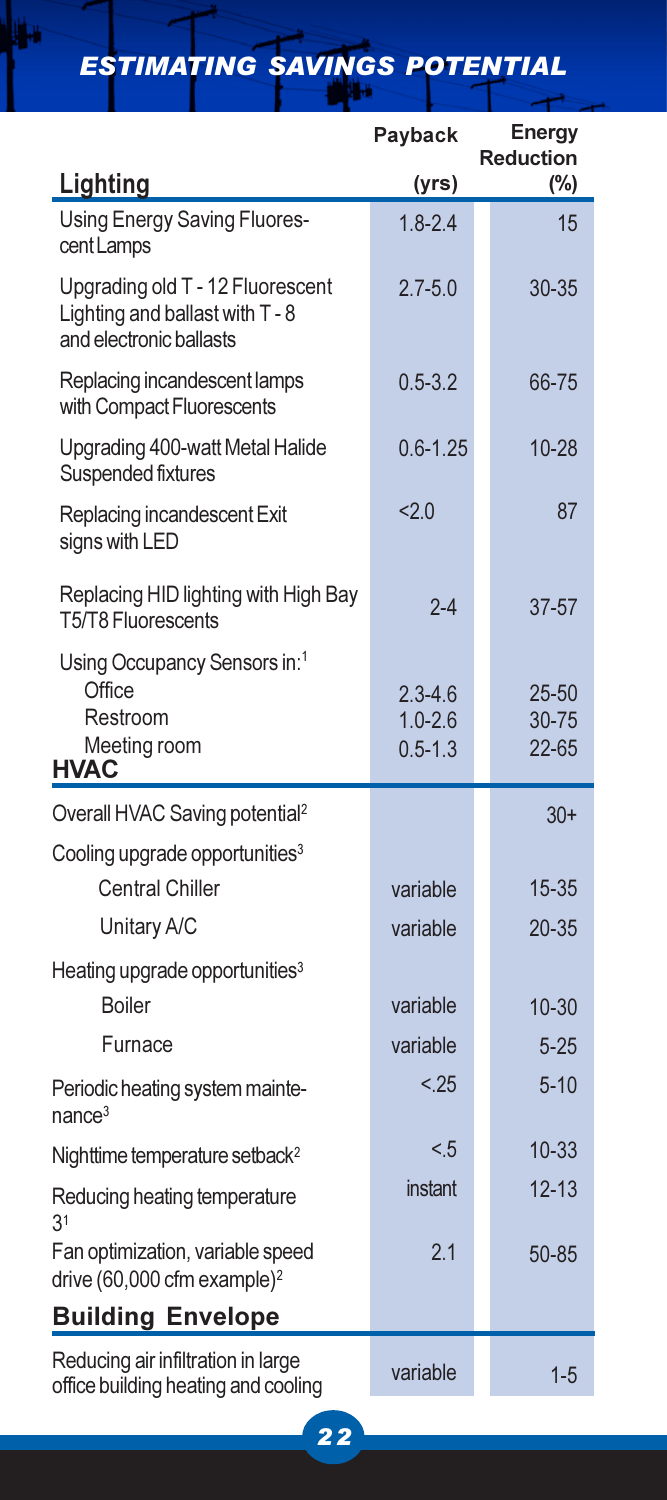|                                                                                                                                   | Payback                                     | <b>Energy</b><br><b>Reduction</b> |
|-----------------------------------------------------------------------------------------------------------------------------------|---------------------------------------------|-----------------------------------|
| <b>Motors</b>                                                                                                                     | (yrs)                                       | (%)                               |
| Specifying "premium" efficiency<br>motor vs. standard efficiency <sup>4</sup>                                                     | $2.0$ for<br>typical<br>$20-hp$             | $3.3 - 6.9$                       |
| Using cog-belts instead of V-<br>belts <sup>5</sup>                                                                               | 2.0                                         | $2 - 8.4$                         |
| <b>Air Compressor Systems</b>                                                                                                     |                                             |                                   |
| Energy Savings <sup>5,6</sup>                                                                                                     | variable                                    | $20 - 50$                         |
| Redirect compressor air intake<br>to use outside air <sup>5</sup>                                                                 | < 1.0                                       | $5 - 7$                           |
| Lowering system-wide pressure<br>by 10 $psi^{1,5}$                                                                                | instant                                     | $3-6$                             |
| Repairing compressed air leaks <sup>5</sup>                                                                                       | 0.1                                         | $5 - 25$                          |
| <b>Office Equipment</b>                                                                                                           |                                             |                                   |
| Savings Using Energy Star Equipment <sup>7</sup><br><b>Dishwashers</b><br>Refrigerators<br>Copiers<br>Computers<br>Monitors (LCD) | 1.4<br>1.3<br>instant<br>instant<br>instant | 25<br>35<br>25<br>30-70<br>25-60  |
| <b>Water Use</b>                                                                                                                  |                                             |                                   |
| Replace pre-1995 toilets with<br>new or HET                                                                                       | $2.6 - 3.0$                                 | 63<br>(water)                     |
| Use low flow showerheads and sink                                                                                                 | < 0.3                                       | 35                                |
| aerators                                                                                                                          |                                             |                                   |
| Use low flow pre-rinse sprayers                                                                                                   | 0.1                                         | $50+$                             |
| <b>Energy Management</b><br><b>Systems</b>                                                                                        |                                             |                                   |

# ESTIMATING SAVINGS POTENTIAL

Typical Energy Use Savings

variable

10-20

#### using EMS's<sup>2</sup>

Payback estimates are based on one-shift operations using an NC average commercial electric rate of \$.0851/kWh. Internal labor usage is assumed. Most paybacks noted are typical for office settings. Payback periods can vary widely based on individual applications.

References:

 <sup>1</sup>Federal Energy Management Program, "Occupancy Sensors", 26 Jun 2003, <http:// www.energy.wsu.edu/cfdocs/tg/27.htm>.

<sup>2</sup> "How to Reduce Your Energy Cost: The Energy Efficiency Guide for Business, Industry, Government and Institution," Third Edition, 2001 Advantage Publications.

<sup>3</sup> EPA Energy Star Building Manual, October 2007.

<sup>4</sup>Motor Challenge Fact Sheet: Buying an Energy-Efficient Electric Motor.

<sup>5 "A</sup> Self-Assessment Workbook for Small Manufacturers", Version 2.0, Rutgers University Office of Industrial Productivity and Energy Assessment.

 <sup>6</sup>"Improving Compressed Air System Performance: A Sourcebook for Industry", USDOE, Motor Challenge Program, April 1998.

7 EPA Energy Star, Sept. 2008, <http://www.energystar.gov>.